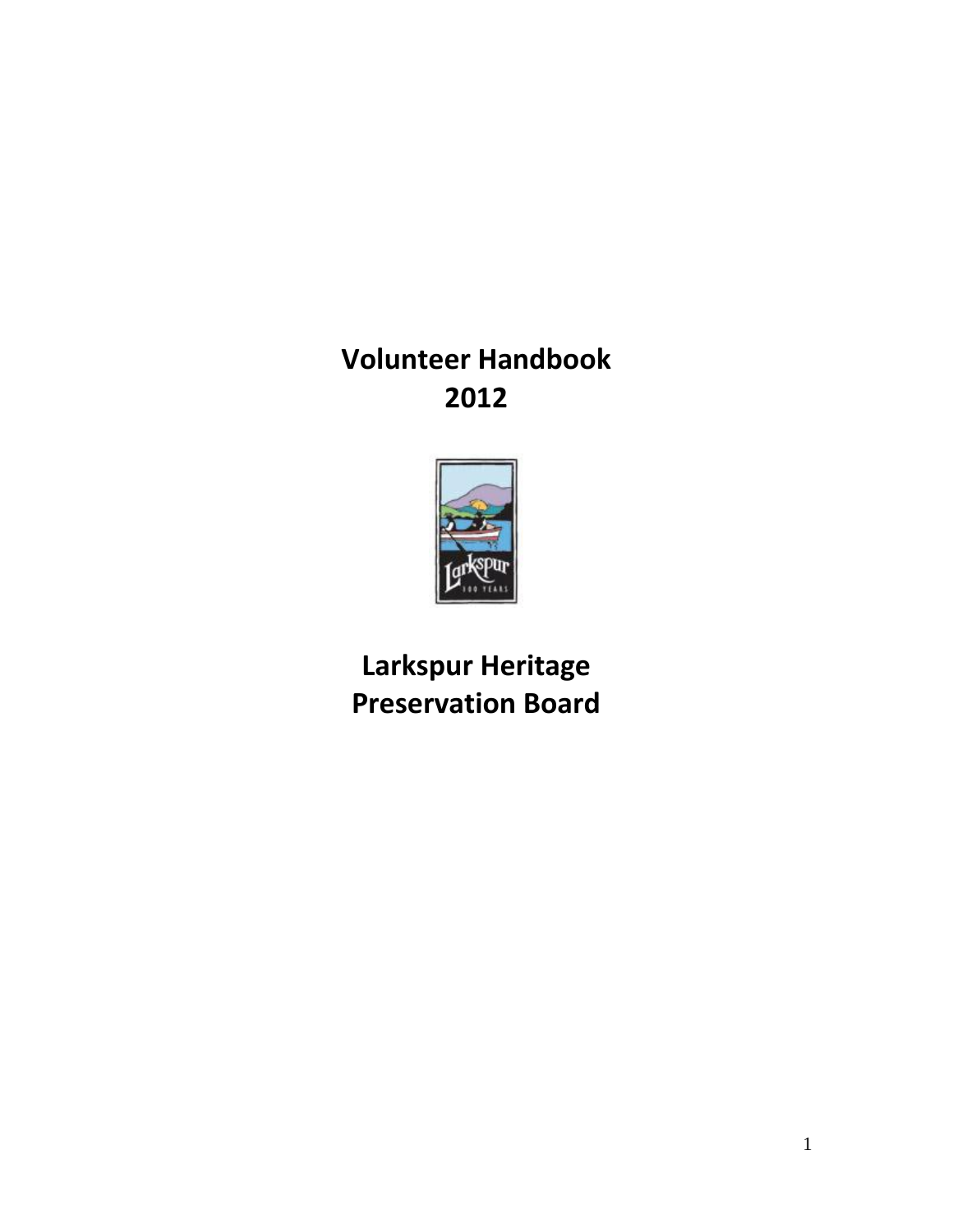## **Table of Contents**

- **I. Introduction**
- **II. About Us**
- **III. Contact Information**
- **IV. Volunteer Expectations**
- **V. Volunteer Application Process**
- **VI. Volunteer Application**
- **VII. Volunteer Agreement and Release from Liability**
- **VIII. Volunteer Guidelines and Procedures**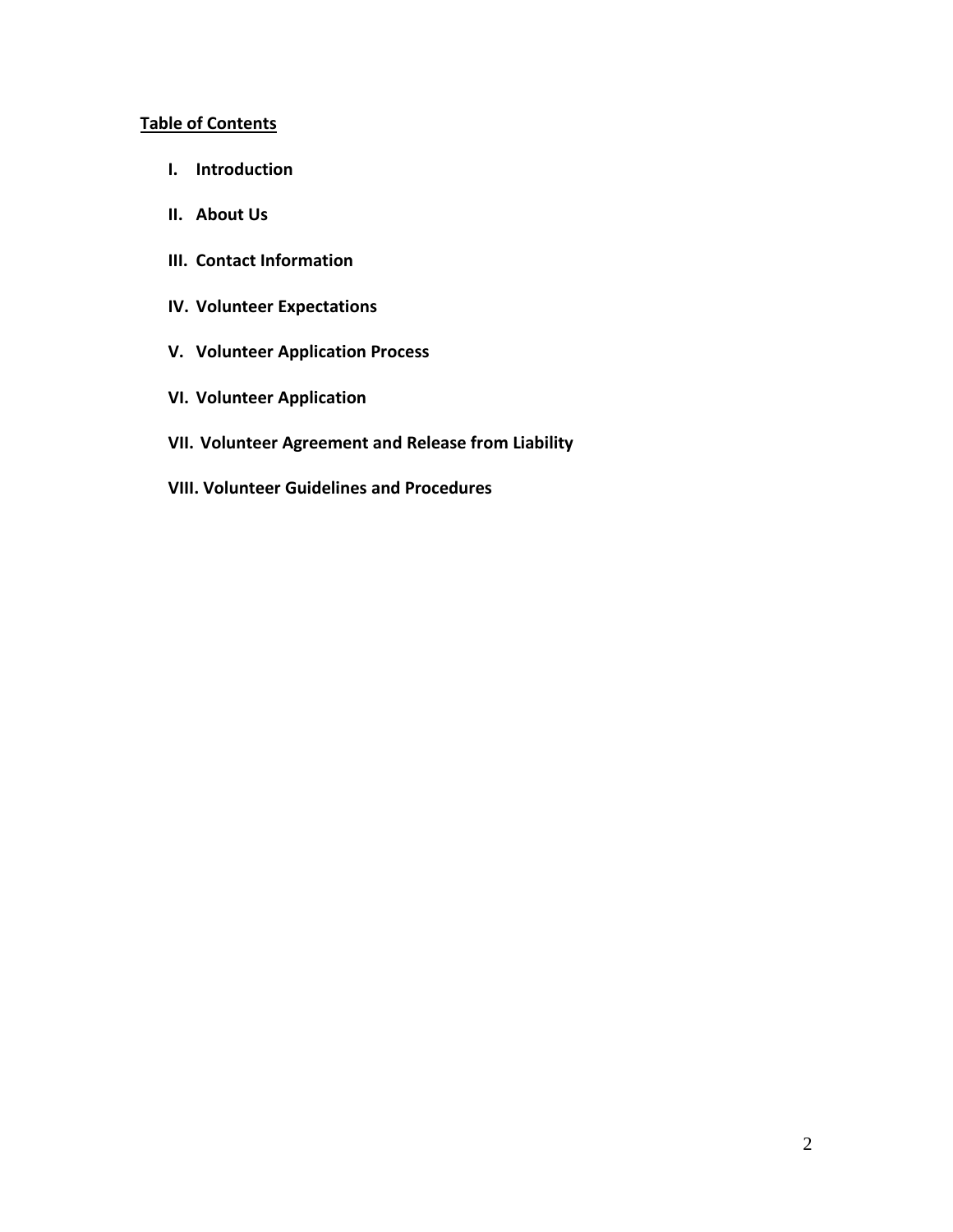## **I. Introduction**

Thank you for giving your time as a volunteer to the Larkspur Heritage Preservation Board. We recognize the value of your time and the value in volunteer work.

This volunteer handbook has been produced to acquaint you with our organization and prepare you for our volunteer activities. The handbook will share with you our philosophy, practices, and policies which apply to all volunteers.

It is our hope that your volunteer experience will be both positive and meaningful. We ask that you read this handbook carefully, and refer to it when questions arise. Furthermore, we encourage you to discuss any concerns with the Digitization Coordinator and/or the Board Chair. Through our partnership, we can preserve and share Larkspur rich history.

Best regards,

Board Chair Larkspur Heritage Preservation Board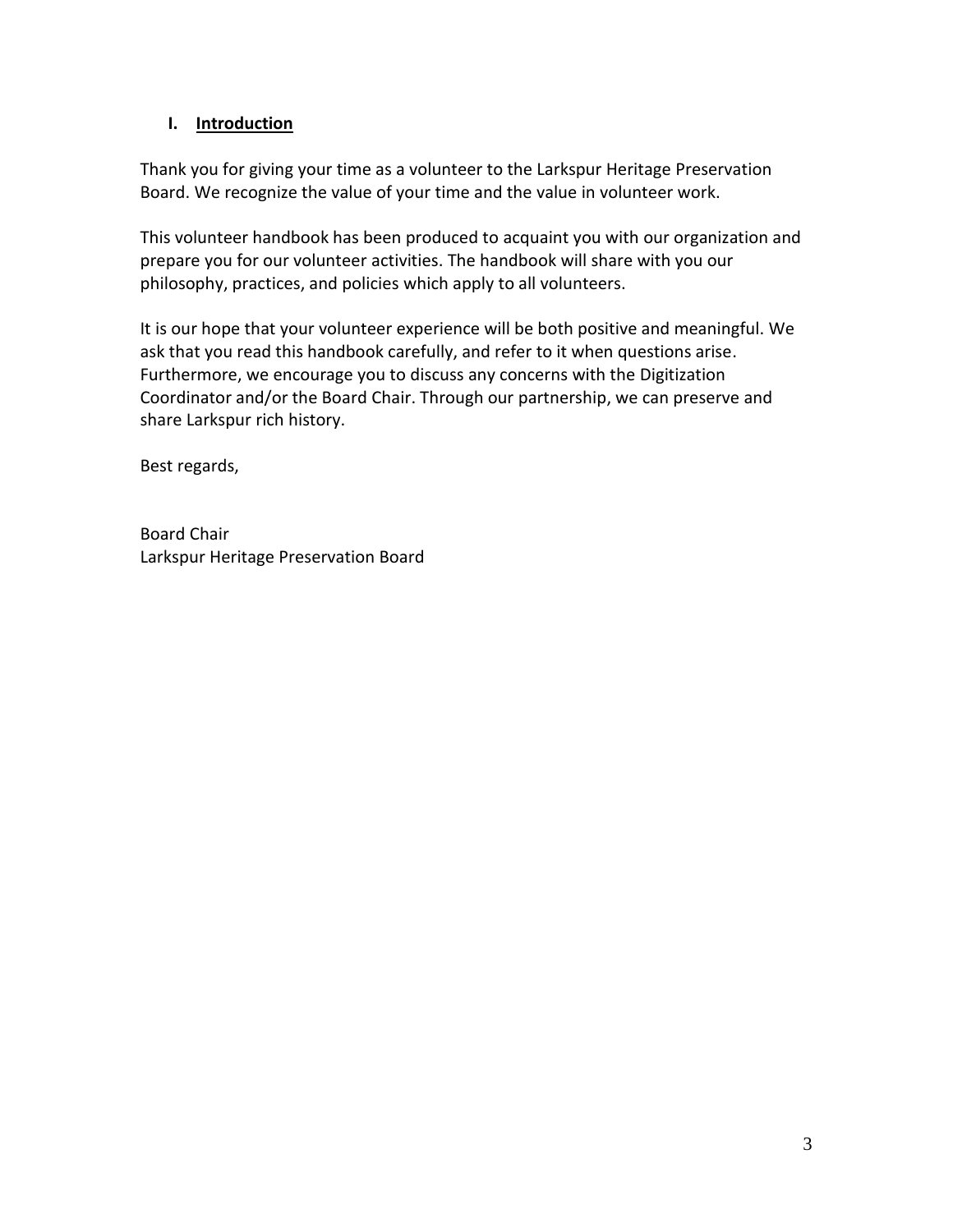## **II. About Us**

The Larkspur Heritage Preservation Board currently consists of seven voting members plus one ex-officio member who is a member of the Planning Department. All members serve four-year terms.

Board responsibilities include:

- Maintaining the historic inventory and reviewing the potential for additions to historic structures.
- Making recommendations to the City Council pertaining to historical preservation matters, as well as demolition permits.
- Recommending to the City Council properties which should be in a historical district.
- Serving as a resource to provide advice to the City Council and other Boards and Commissions on heritage matters.

## **III. Contact Information**

Laura Callahan Digitization Coordinator lcallahan@cityoflarkspur.org

Marilyn River 2012 Board Chair mriver121@gmail.com

Kristin Teiche Planner/Zoning Administrator (415) 927-5026 [kteiche@larkspurcityhall.org](mailto:kteiche@larkspurcityhall.org)

Larkspur City Hall Customer Service Desk (415) 927-5110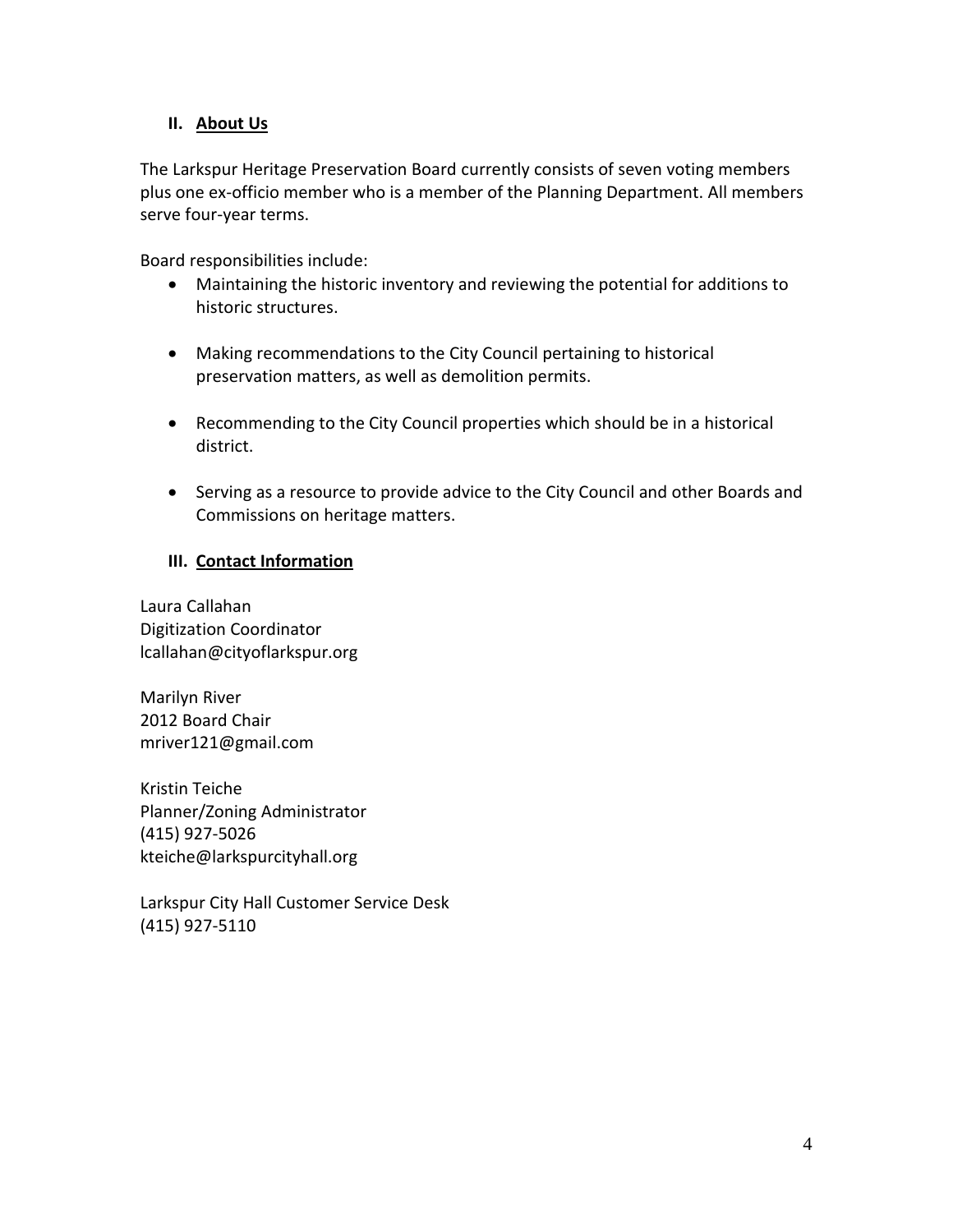## **IV. Volunteer Expectations**

### **Confidentiality**

All volunteers are expected to maintain confidentiality of all proprietary or privileged information to which they are exposed while serving as a volunteer. This includes information that may involve board members, other volunteers, and city staff and affiliates of the organization as a whole.

## **Harassment**

We maintain a policy forbidding harassment of volunteers whether by supervisory volunteers, fellow volunteers, or other individuals that a volunteer may come into contact with as part of their assigned task or event. Harassment is deemed to have occurred when the conduct interferes with the volunteer's performance at the assigned task or event or creates a hostile environment for the volunteer.

## **Drugs and Alcohol**

Drugs and alcohol are not to be used by volunteers during activities and events. Volunteers may not attend any volunteer job or event under the influence of drugs or alcohol.

## **Theft**

Theft of any of our equipment or materials is cause for immediate dismissal from the volunteer program. Depending on the severity of the theft, legal action may also occur.

## **Health**

All volunteers should be in general good health. Any physical limitation should be noted on the application for volunteer service so appropriate work may be selected. If it is discovered at the assigned event that you are unable to fully perform an assigned task, please consult with the Digitization Coordinator promptly so that you can be assigned an alternative task. We ask that volunteers provide as much notice as possible if you are unable to attend your shift due to illness. Contact the Digitization Coordinator if you cannot attend your shift.

#### **Medical Coverage**

Larkspur Heritage Preservation Board and the City of Larkspur provide no medical coverage for any accident or injury resulting from volunteer participation in Larkspur Heritage Preservation Board programs or events.

## **Communications (business documents and email):**

Any documents produced or received by a volunteer during the course of his or her participation is the proprietary property of our organization and therefore, are not to be copied or transmitted to any other parties by any method, including but not limited to,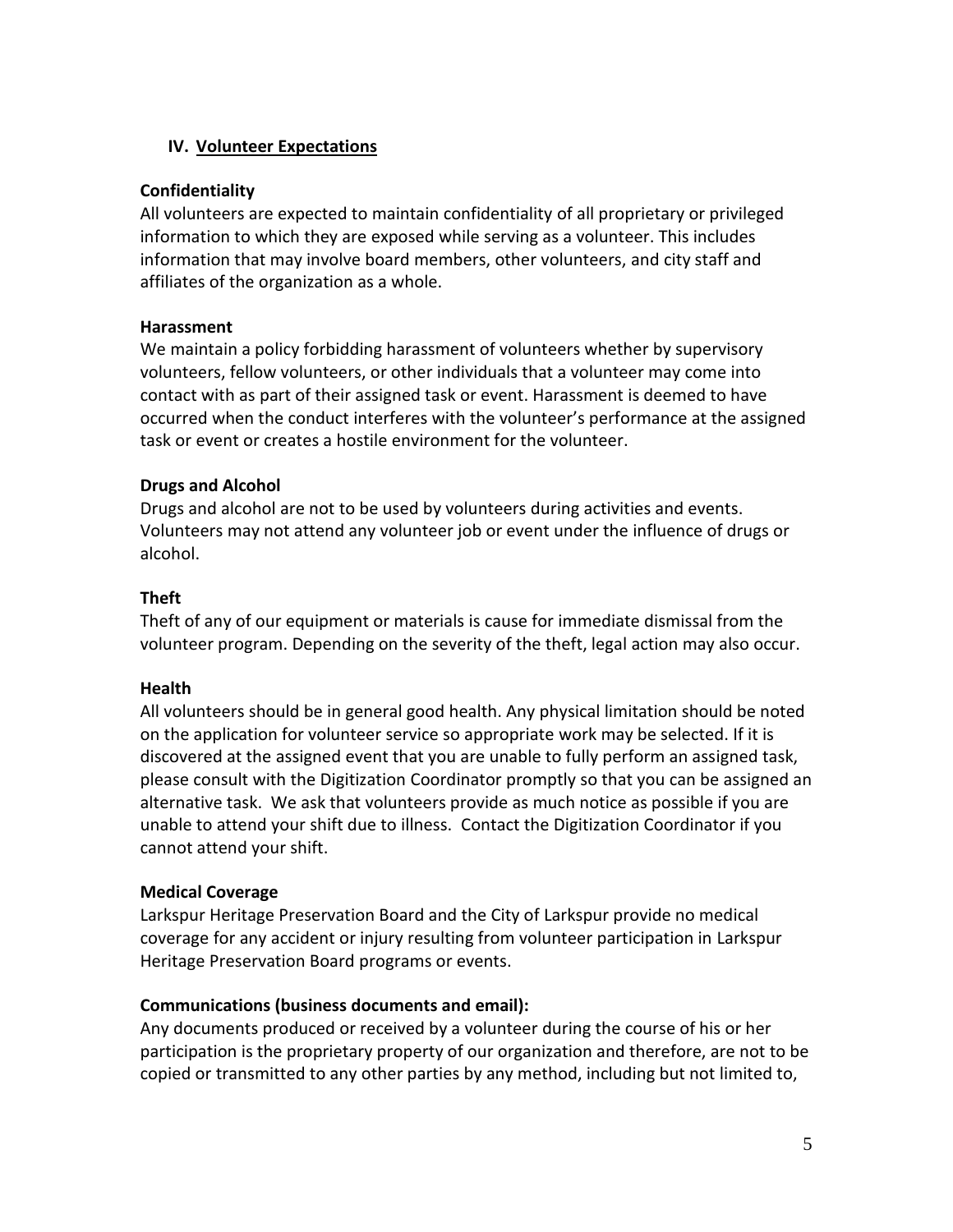E-mail transmission or physical removal, without the prior written consent of the Larkspur Heritage Preservation Board.

# **E-Mail**

The e-mail and Internet access provided by us to volunteers is solely for business purposes and therefore: no one may solicit, promote or advertise any organization, product or service through the use of our e-mail accounts. Volunteers are not permitted to send e-mail that contains ethnic slurs, racial epithets, or anything that may be construed to harass or disparage others based on their race, national origin, sex, sexual orientation, age, disability, religious or political beliefs.

# **Suggestions**

As you go about your volunteer activities, you may notice ways to improve the quality or efficiency of your volunteer service. We ask that you share these ideas with the Digitization Coordinator and/or Larkspur Heritage Preservation Board through daily conversation, in meetings, or through a note via email.

## **Termination**

Larkspur Heritage Preservation Board and the City of Larkspur reserve the right to terminate a volunteer's service. Possible reasons may include:

- Failure to adhere to volunteer manual guidelines
- For conduct on duty which would be detrimental to the organization, including any breach of confidence
- Conduct off duty which would adversely affect the organization
- Reporting to an event under the influence of drugs or alcohol
- Theft of property
- Releasing of confidential information
- Gross misconduct or insubordination

The decision for termination shall be made after securing the facts from all concerned parties.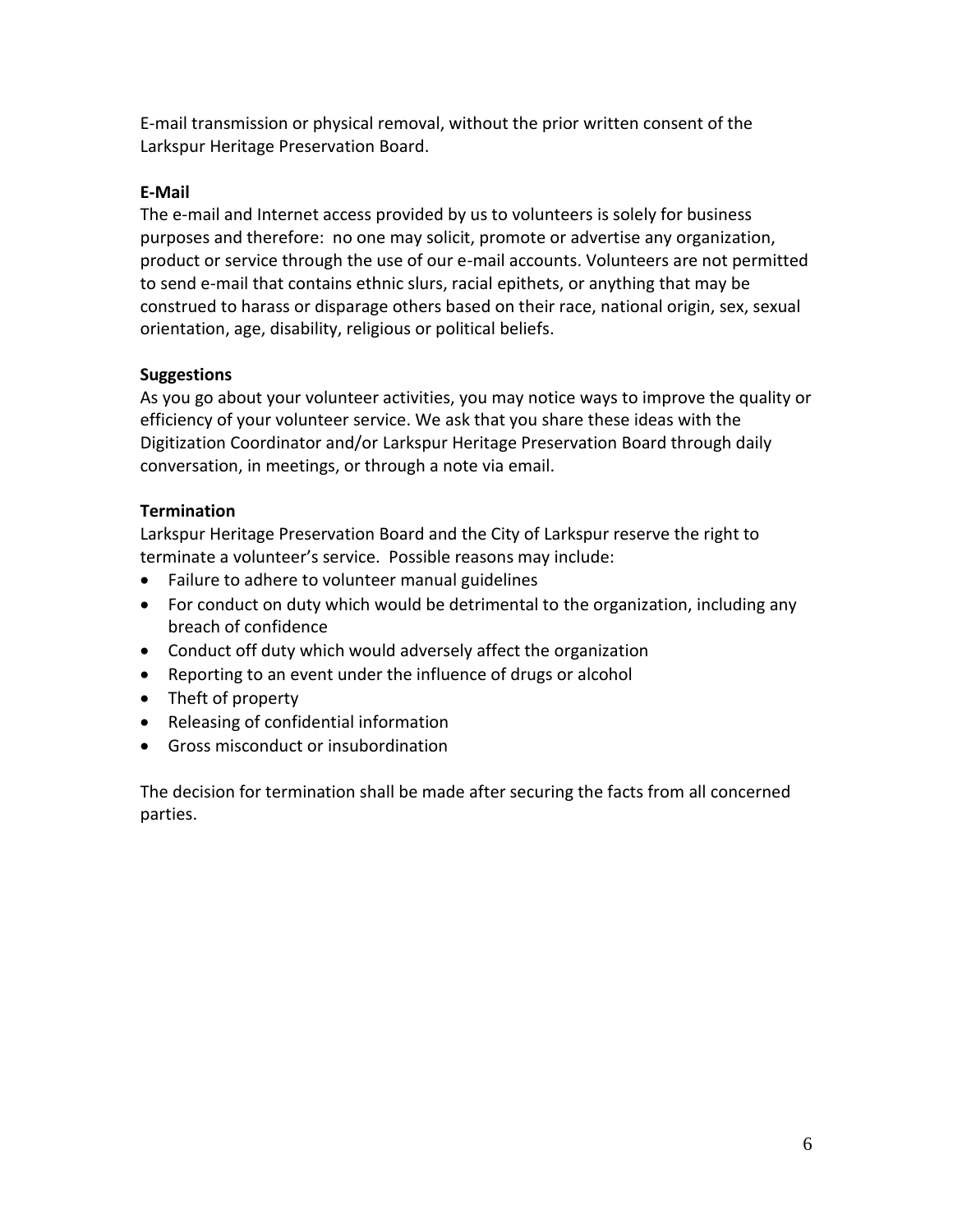## **V. Volunteer Application Process**

## **Definition of 'Volunteer'**

A "volunteer" is anyone who, without compensation or expectation of compensation beyond reimbursement, performs a task at the direction of and on behalf of the Larkspur Heritage Preservation Board or Board Representative. Unless specifically stated, volunteers shall not be considered as "employees" of the agency.

## **Requirements of Application**

All volunteers must:

- 1) Attend a volunteer orientation
- 2) Fill out a volunteer application

All volunteer participation is subject to the exclusive discretion of our organization.

#### **Age Requirements**

All volunteers under the age of 16 must be accompanied by a guardian unless otherwise stated.

## **Interview**

All volunteer applicants are subject to personal interviews by the Digitization Coordinator and/or a Larkspur Heritage Preservation Board member and/or City staff member to gauge eligibility and best fit with the organization.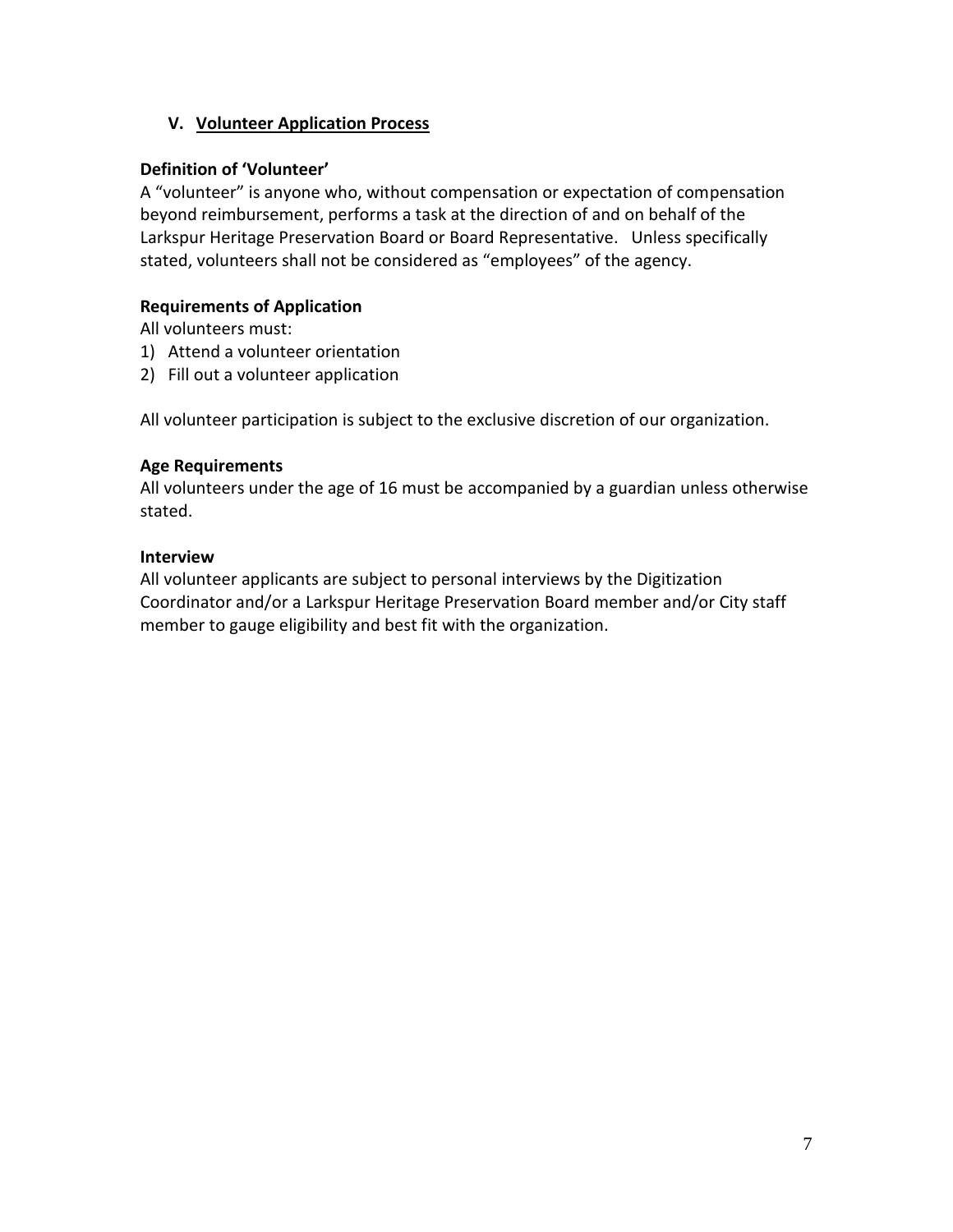## **VI. Volunteer Application**

| Name:                                                                                                                                                        | <u> 1980 - Johann Barn, mars ann an t-Amhain Aonaich an t-Aonaich an t-Aonaich ann an t-Aonaich ann an t-Aonaich</u>                                                                                                                                                                                                                                                                                                                                                                                                                                                                                                                                                                                                                                                                                   |
|--------------------------------------------------------------------------------------------------------------------------------------------------------------|--------------------------------------------------------------------------------------------------------------------------------------------------------------------------------------------------------------------------------------------------------------------------------------------------------------------------------------------------------------------------------------------------------------------------------------------------------------------------------------------------------------------------------------------------------------------------------------------------------------------------------------------------------------------------------------------------------------------------------------------------------------------------------------------------------|
| Home Address:                                                                                                                                                |                                                                                                                                                                                                                                                                                                                                                                                                                                                                                                                                                                                                                                                                                                                                                                                                        |
| Work Phone:<br><u> 1980 - Johann Barn, mars an t-Amerikaansk ferskeizh (</u>                                                                                 |                                                                                                                                                                                                                                                                                                                                                                                                                                                                                                                                                                                                                                                                                                                                                                                                        |
| <b>Education</b><br>Highest Level of Education:                                                                                                              | <u> 1989 - Johann Barn, fransk politik (d. 1989)</u>                                                                                                                                                                                                                                                                                                                                                                                                                                                                                                                                                                                                                                                                                                                                                   |
| <b>Employment</b><br>Your Position/Title:                                                                                                                    |                                                                                                                                                                                                                                                                                                                                                                                                                                                                                                                                                                                                                                                                                                                                                                                                        |
| Company/Employer:                                                                                                                                            |                                                                                                                                                                                                                                                                                                                                                                                                                                                                                                                                                                                                                                                                                                                                                                                                        |
|                                                                                                                                                              | <u> 1989 - Johann Barbara, martin amerikan basar dan berasal dan berasal dalam basar dalam basar dalam basar dala</u>                                                                                                                                                                                                                                                                                                                                                                                                                                                                                                                                                                                                                                                                                  |
| Special training, skills, hobbies:<br><u> 1980 - Johann Stoff, deutscher Stoffen und der Stoffen und der Stoffen und der Stoffen und der Stoffen und der</u> |                                                                                                                                                                                                                                                                                                                                                                                                                                                                                                                                                                                                                                                                                                                                                                                                        |
| Please describe your prior volunteer experience (include organization names and dates of<br>service).                                                        |                                                                                                                                                                                                                                                                                                                                                                                                                                                                                                                                                                                                                                                                                                                                                                                                        |
|                                                                                                                                                              | ,我们也不会有什么。""我们的人,我们也不会有什么?""我们的人,我们也不会有什么?""我们的人,我们也不会有什么?""我们的人,我们也不会有什么?""我们的人                                                                                                                                                                                                                                                                                                                                                                                                                                                                                                                                                                                                                                                                                                                       |
| Why do you want to volunteer?<br>,我们也不会有什么。""我们的人,我们也不会有什么?""我们的人,我们也不会有什么?""我们的人,我们也不会有什么?""我们的人,我们也不会有什么?""我们的人                                            |                                                                                                                                                                                                                                                                                                                                                                                                                                                                                                                                                                                                                                                                                                                                                                                                        |
|                                                                                                                                                              |                                                                                                                                                                                                                                                                                                                                                                                                                                                                                                                                                                                                                                                                                                                                                                                                        |
| Please read the following carefully before signing this application:<br>Preservation Board or my termination as a volunteer.                                 | I certify that I have and will provide information throughout the selection process, including on<br>this application for a volunteer position and in interviews with the Larkspur Heritage<br>Preservation Board that is true, correct, and complete to the best of my knowledge. I certify that<br>I have and will answer all questions to the best of my ability and that I have not and will not<br>withhold any information that would unfavorably affect my application for a volunteer position.<br>I understand that information contained on my application will be verified by the Larkspur<br>Heritage Preservation Board. I understand that misrepresentations or omissions may be cause<br>for my immediate rejection as an applicant for a volunteer position with the Larkspur Heritage |

Signature: \_\_\_\_\_\_\_\_\_\_\_\_\_\_\_\_\_\_\_\_\_\_\_\_\_\_\_\_\_\_\_\_\_\_\_\_\_\_\_\_ Date: \_\_\_\_\_\_\_\_\_\_\_\_\_\_\_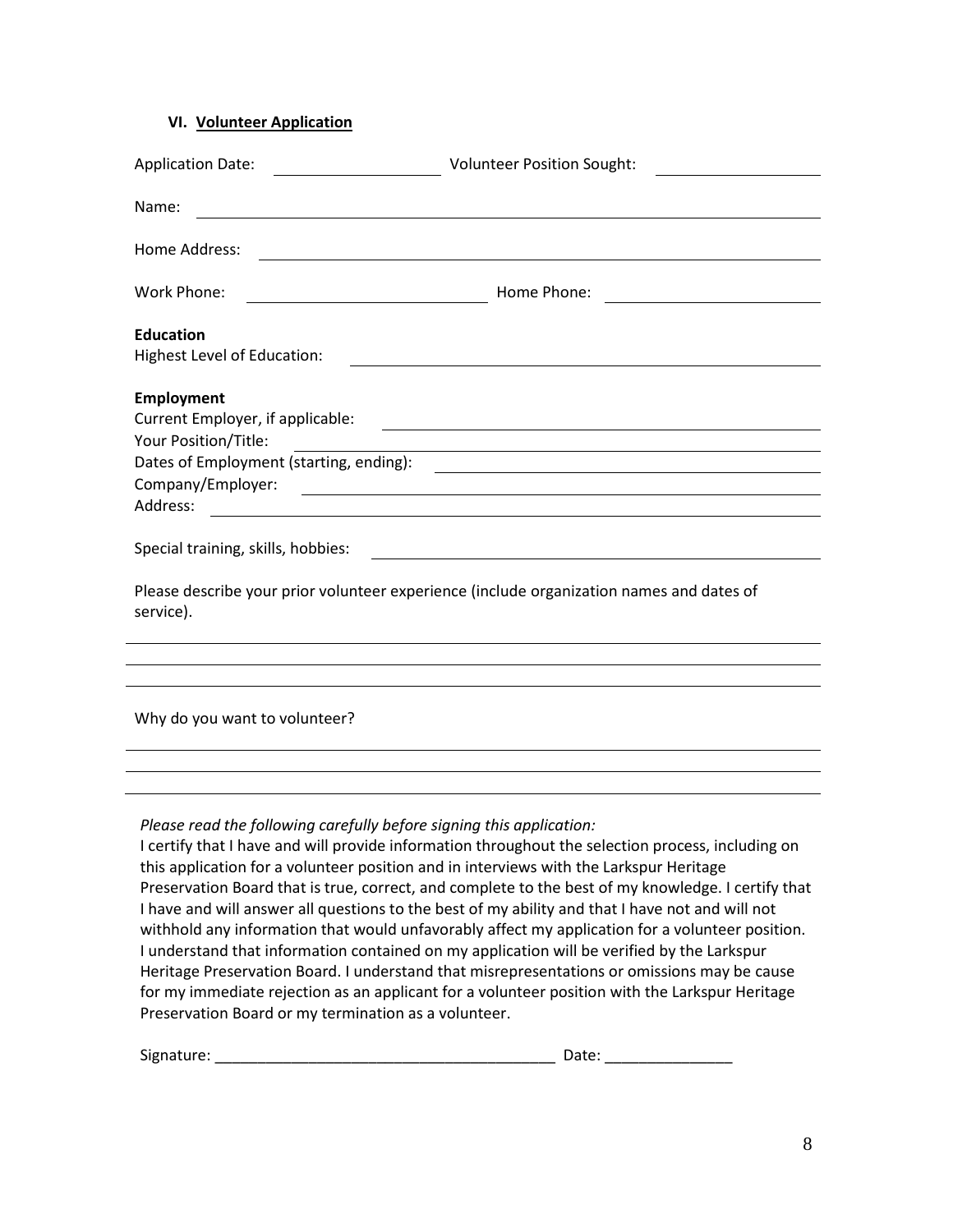#### **VII. Volunteer Agreement and Release from Liability**

1. I, \_\_\_\_\_\_\_\_\_\_\_\_\_\_\_\_\_\_\_\_\_\_\_\_\_\_\_ agree to work for Larkspur Heritage Preservation Board as a volunteer from \_\_\_\_\_\_\_\_\_\_\_\_\_\_\_ to \_\_\_\_\_\_\_\_\_\_\_\_\_\_\_

2. As a volunteer, I understand that I control the dates and times when I do the work and that Larkspur Heritage Preservation Board is not responsible for scheduling my volunteer work. I also understand that I will not be compensated for any time spent volunteering, nor am I entitled to benefits upon the termination of this agreement or as a result of this service.

3. I am aware that participation as a volunteer may require standing, lifting and carrying up to 20lbs and will require the exercise of reasonable care to avoid injury. I am voluntarily participating in this activity with knowledge of the hazards and potential dangers involved, and agree to accept any and all risks of personal injury and property damage.

4. As consideration for volunteering for Larkspur Heritage Preservation Board, I hereby agree that I, and my Assignees, heirs, guardians and legal representatives, will not make a claim against or sue Larkspur Heritage Preservation Board or the City of Larkspur, its employees, agents or contractors for injury or damage resulting from the negligence as a result of volunteering .

I HEREBY RELEASE AND DISCHAREGE LARKSPUR HERITAGE PRESERVATION BOARD, THE CITY OF LARKSPUR AND ITS OFFICERS, EMPLOYEES, AGENTS AND CONTRACTORS FROM ALL ACTIONS, CLAIMS, OR DEMANDS THAT I, MY HEIRS, GUARDIANS, AND LEGAL REPRESENTATIVES NOW HAVE, OR MAY HAVE IN THE FUTURE, FOR INJURY OR DAMAGE RESULTING FROM MY PARTICIPATION IN THE PROJECT.

5. I understand that if I am injured in the course of the project, I am not covered by the City of Larkspur's worker's compensation program.

6. I authorize Larkspur Heritage Preservation Board and the City of Larkspur to seek emergency medical treatment on my behalf in case of injury accident or illness to me arising from my involvement as a volunteer. I understand that I will be responsible for medical costs incurred by such accident, illness and injury.

7. I understand that the archives, materials and tools provided by Larkspur Heritage Preservation Board and the City of Larkspur are and remain the property the Larkspur Heritage Preservation Board and the City of Larkspur and I agree to keep these archives, materials and tools onsite.

8. I HAVE CAREFULLY READ THIS AGREEMENT AND FULLY UNDERSTAND ITS CONTENTS. I AM AWARE THAT THIS IS A RELEASE OF LIABILITY AND SIGN IT OF MY OWN FREE WILL

\_\_\_\_\_\_\_\_\_\_\_\_\_\_\_\_\_\_\_\_\_\_\_\_\_\_\_\_\_\_\_\_\_\_\_\_\_

\_\_\_\_\_\_\_\_\_\_\_\_\_\_\_\_\_\_\_\_\_\_\_\_\_\_\_\_\_\_\_\_\_\_\_\_\_\_\_

\_\_\_\_\_\_\_\_\_\_\_\_\_ \_\_\_\_\_\_\_\_\_\_\_\_\_\_\_\_\_\_\_\_\_\_\_\_\_\_\_\_\_\_\_\_\_\_\_\_ Date **Volunteer Signature** 

\_\_\_\_\_\_\_\_\_\_\_\_\_\_ \_\_\_\_\_\_\_\_\_\_\_\_\_\_\_\_\_\_\_\_\_\_\_\_\_\_\_\_\_\_\_\_\_\_\_\_\_\_

Printed Name

Date Larkspur Heritage Preservation Board Representative Signature

Printed Name